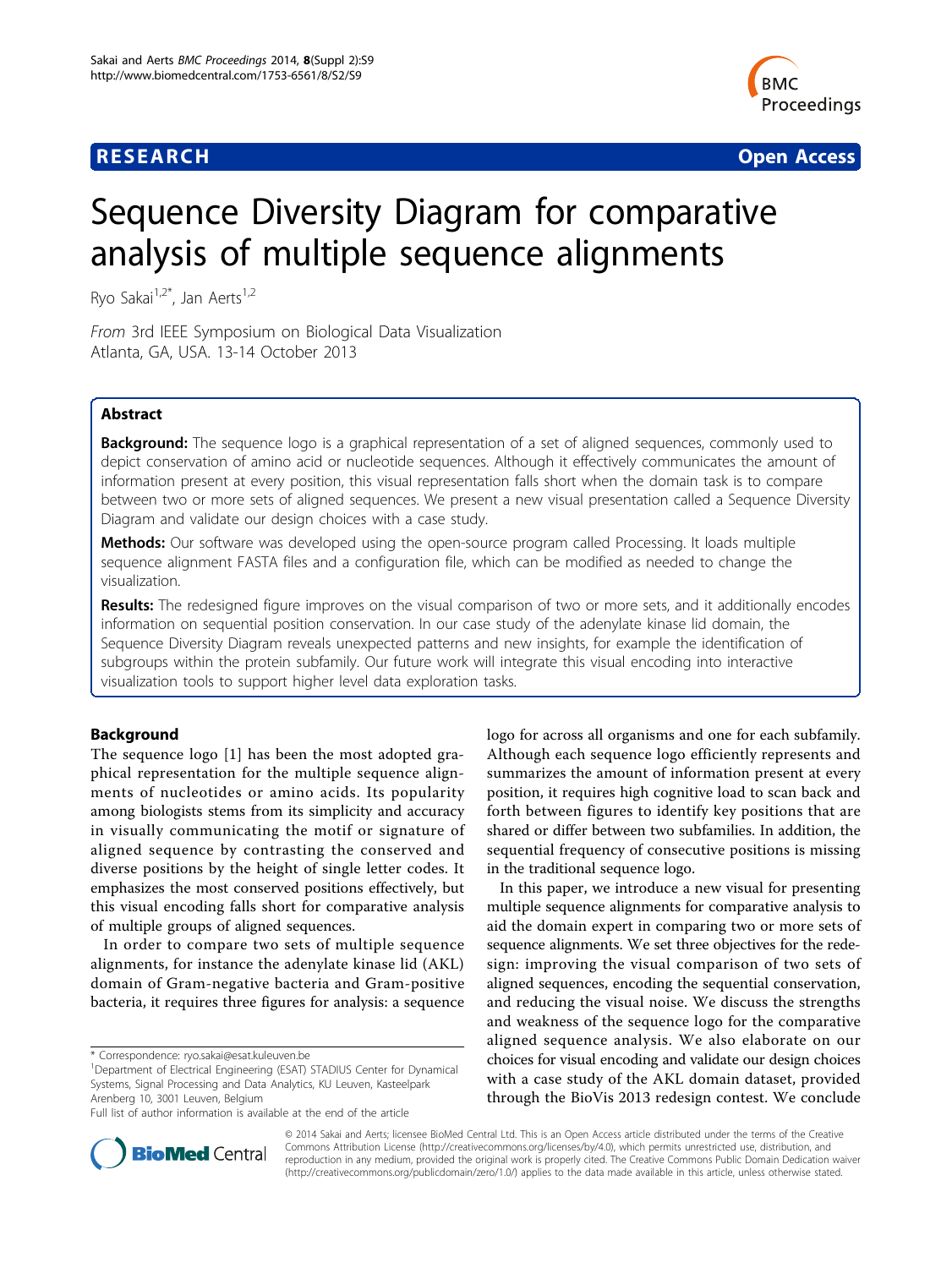with our future work to develop an interactive visualization tool for explorative data analysis of multiple sequence alignments.

#### Design rationale

A sequence logo figure consists of a stack of letters, representing an amino acid residue or a nucleotide with varying heights to encode the information content of the residue at every position. The information content, also known as the Shannon Entropy [[2\]](#page-3-0), is a measure of the uncertainty in a random variable. In the case of sequence logos, this uncertainty is interpreted as how well residues are conserved at each position. For the amino acid sequence alignment, the residues are typically grouped by their structure and the chemical characteristics of their R groups and each residue is color-coded according to the assigned group. In order to compare two groups of aligned sequences, three separate figures are generated: one that combines both samples and one for each group. Although the sequence logo representation may be effective for individual subfamilies, it is not designed for comparing multiple alignment sets.

Another motivation for improving on the traditional sequence logo is to encode the sequential information of conserved positions. For example, the Proline (P) and the Lysine (L) at position 5 and Alanine (A), and Proline (P) at position 6 are the most conserved amino acid residues [Figure 1], but the fact that the Proline (P) is followed by the Alanine (A) and the Lysine (L) is followed by the Proline (P) is not clear from this figure. Thus, conveying and communicating the sequential conservation of adjacent and distant residues may aid domain experts to gain new insights or reveal unexpected patterns as it helps to analyze the sequence alignment as sequence, rather than individually by position.

#### Related works

The new work was inspired by the Parallel Sets (ParSet) [[3\]](#page-3-0) and the ProfileGrids [\[4](#page-3-0)]. ParSet is an interactive visualization application for multi-dimensional categorical data. For each dimension, each of its categories is connected to a number of categories in the subsequence dimension, showing the subdivision of categories. When this visual encoding is applied to the multiple sequence alignment data [Figure [2](#page-2-0)], it encodes the sequential frequencies, but the functional grouping of amino acids is lost and each vertical bar, representing a frequency at the position, needs to be labeled to indicate which amino acid it is.

ProfileGrids use a visualization which reduces alignments to a matrix, colored according to the residue frequency at each position. Although this visual encoding provides a concise overview of alignments, it does not encode the sequential frequency and still requires multiple matrixes for the comparative analysis.

Sankey diagrams [\[5\]](#page-3-0) are a type of flow diagram, commonly used to visualize energy or material flows between processes within a system, where the thickness of the arrows is proportional to the quantity. One advantage of using the Sankey diagram over the Parallel Set is that the line or arrow thickness is consistent between dimensions, thus minimizing the effect of the line width illusion [[6](#page-3-0)].

Jalview is an interactive visualization tool for editing, analysis, and annotation of multiple sequence alignments [[7\]](#page-3-0). It is a comprehensive tool which can work with sequence annotation, secondary structure information, phylogenetic trees and three-dimensional molecular

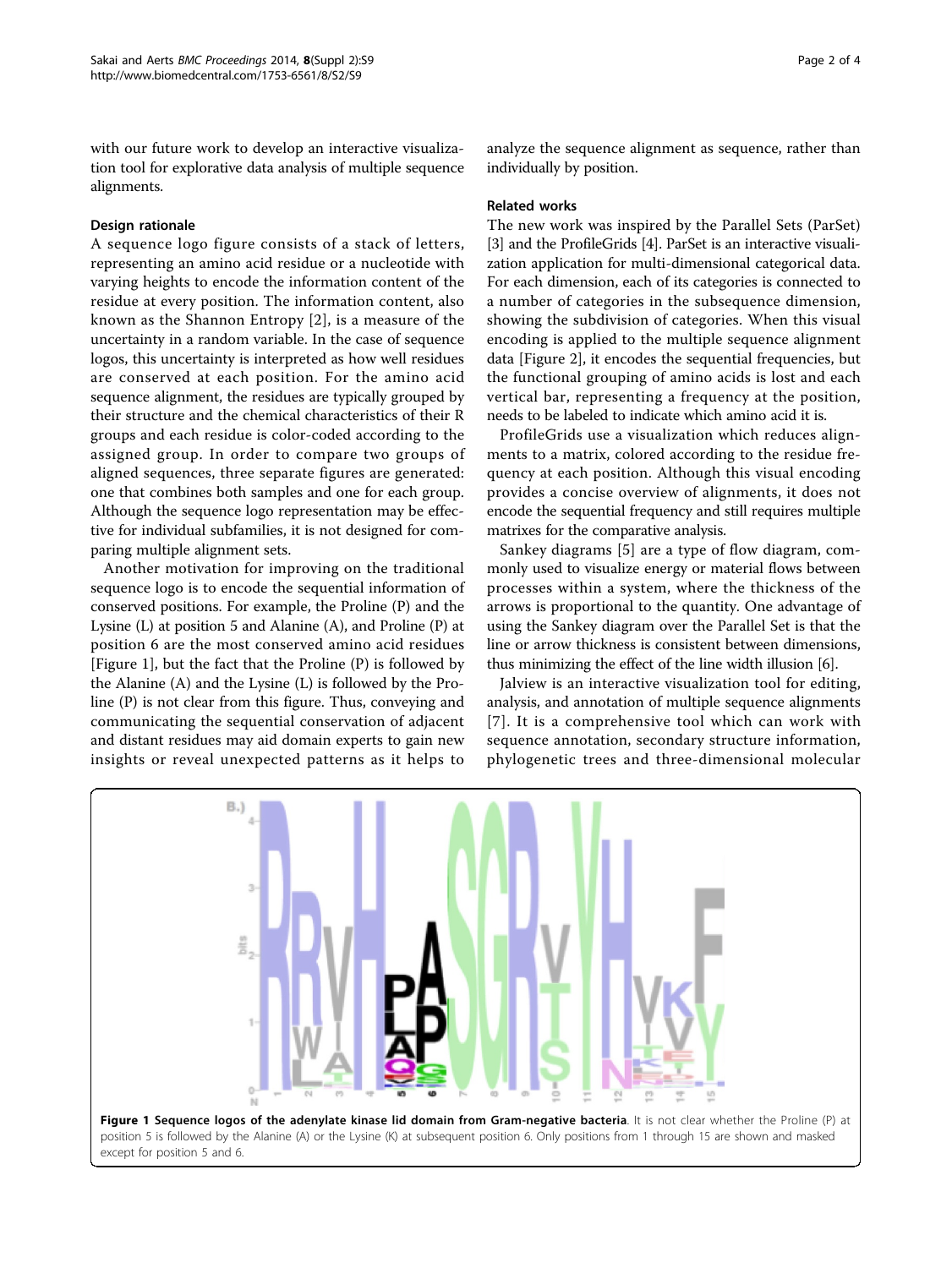<span id="page-2-0"></span>

structures. Its multiple alignment views allow the same data to be viewed independently in many different ways at the same time, but it requires more than one panel to compare multiple samples.

#### Methods

#### Implementation

An open-source, java application developed in Processing  $[8]$  $[8]$  is available for Linux, Mac OS  $\times$  and Windows. It loads FASTA files of multiple sequence alignments and a configuration file with visualization parameters, such as grouping and coloring schemes. The aligned set of not only protein sequences, but also nucleotides can be visualized by modifying the configuration file. The application also allows interactive edits to the image and can export PDF or PNG images. The application, source code, and wiki are available at [https://bitbucket.org/bio](https://bitbucket.org/biovizleuven/sequencediversitydiagram)[vizleuven/sequencediversitydiagram.](https://bitbucket.org/biovizleuven/sequencediversitydiagram)

## Results

#### Visual encoding

We introduce a new visual encoding, called a Sequence Diversity Diagram, for comparative analysis of multiple sequence alignments [Figure 3]. The amino acid positions are plotted horizontally on the x-axis. Amino acid residues and their groupings are plotted on the y-axis. The grouping of amino acids based on their structure and the general chemical characteristics is visually enhanced with horizontal gaps. On this grid layout, a flow diagram is drawn to represent sequence alignment frequency and each sample is color-coded. The line weight represents the relative frequency of residues at the two consecutive positions with respect to the total number of sequences. By linking two adjacent positions, it visualizes the sequential frequency and co-occurrence between two adjacent positions. By overlaying two samples, both the conserved and diverse positions are studied in a single figure.



Figure 3 Sequence diversity diagram of the adenylate kinase lid domain. The sequence positions are laid horizontally on the x-axis and the residue groupings are shown on the y-axis. The Sequence Diversity Diagrams represent two samples, color-coded and overlaid on top of each other. The line weight represents the relative frequency of residues at the two consecutive positions with respect to the total number of sequences.